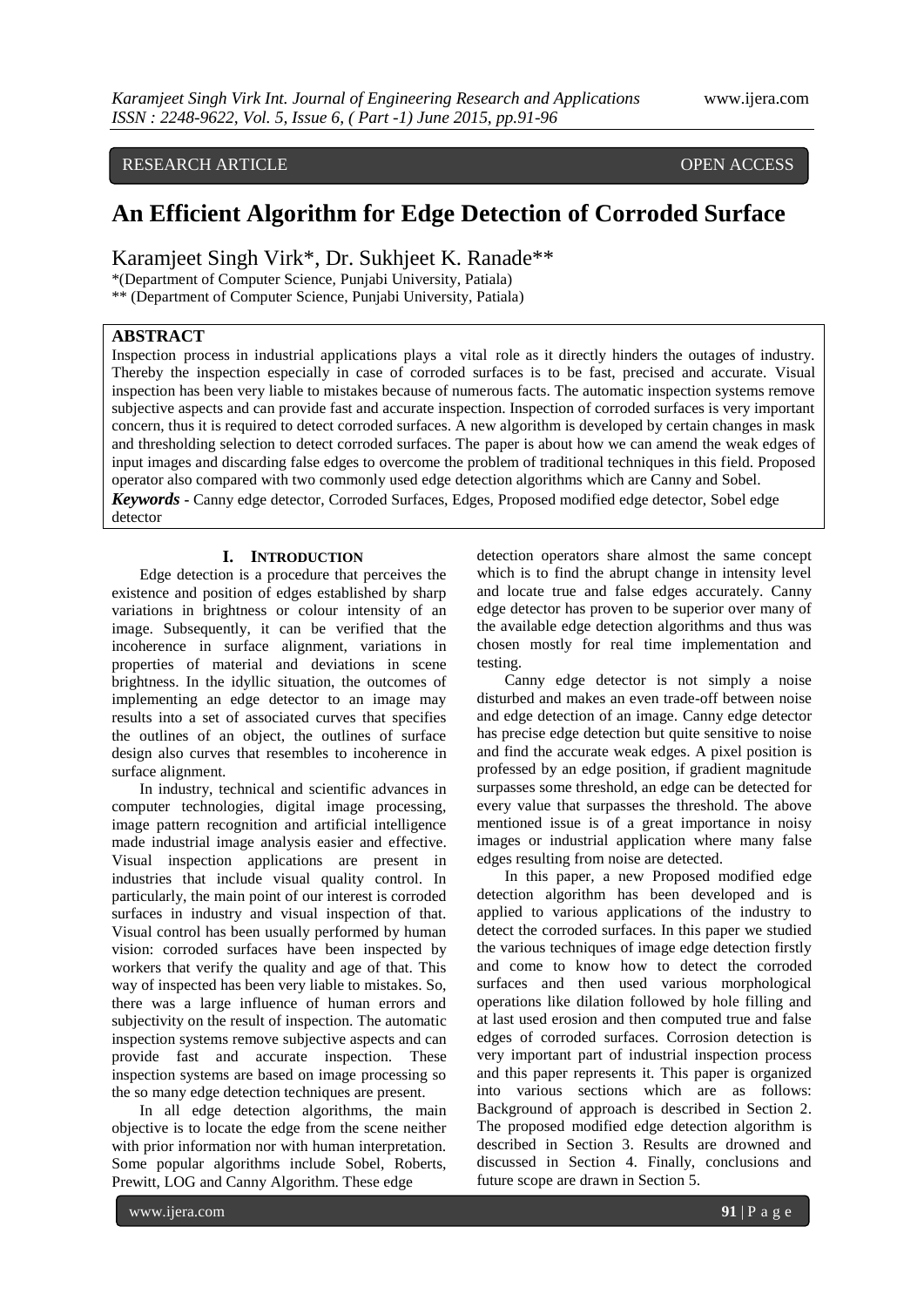#### **II. BACKGROUND**

This method was presented by John F. Canny in 1986. Even though this method is quite old but is still used because of its precision in image edge detection. Canny edge detector is not simply a noise disturbed and makes an even trade-off between noise and edge detection of an image. It can also find the weak edges accurately. A pixel position is professed by an edge position, if gradient magnitude surpasses some threshold, an edge can be detected for every value that surpasses the threshold. Typical implementation of the Canny edge detector as follows:

#### **2.1 Noise reduction by smoothing:**

Noise contained image is smoothed by convolving the image I(i, j) with Gaussian filter G. Mathematically, the resultant smoothing image is given by:

$$
F(i, j) = G^*I(i, j)
$$
\n<sup>(1)</sup>

## **2.2 Finding gradients:**

In this step we detect the edges where the change in grey scale intensity is at maximum level. Gradient of an image helps us to determine the required areas. Usually, canny operator is used to determine the gradient at each pixel of a smoothed image. Canny operators in i and j directions are given below:

$$
D_i = \begin{pmatrix} -1 & 0 & +1 \\ -2 & 0 & +2 \\ -1 & 0 & +1 \end{pmatrix}, \quad D_j = \begin{pmatrix} +1 & +2 & +1 \\ 0 & 0 & 0 \\ -1 & -2 & -1 \end{pmatrix}
$$
 (2)

These Canny masks are convolved with smoothed image and gives gradients in i and j directions:

$$
G_i = D_i * F(i, j) , G_j = D_j * F(i, j)
$$
 (3)

 Therefore magnitude of gradient of a pixel of input image is given by:

$$
G = \sqrt{G_i^2 + G_j^2}
$$
\n(4)

The direction of gradient is given by:

$$
\theta = \arctan\left(\frac{G_j}{G_i}\right) \tag{5}
$$

 $G_i$  and  $G_j$  are the gradients given in the i and j directions respectively.

#### **2.3 Non maximum suppressions:**

Non maximum suppression is carried out to preserves all local maxima in gradient image, and discarding everything else, the result is presented in thin edges.

• Firstly round the gradient direction  $\theta$  nearly 45°, then compare the gradient magnitude of the pixels in

www.ijera.com **92** | P a g e

positive and negative gradient directions i.e. if the gradient direction is in east then compare gradient of the pixel with the west direction say  $E(i, j)$  and  $W(i, j)$ j) respectively.

• If the edge strength of image pixel is larger than that of E  $(i, j)$  and W  $(i, j)$ , then preserves the value of gradient and mark as edge pixel, if not then suppressed.

## **2.4 Hysteresis thresholding:**

The output of non-maxima suppression still contains the local maxima created by noise in image. Instead of choosing a single threshold value, we use two thresholds values to overcome the problem of streaking i.e.  $t_{high}$  and  $t_{low}$  are used.

The Sobel edge detection is commonly used

method edge detection The Sobel edge detection technique is presented by Sobel in the year 1970. The Sobel technique of edge detection is based on image segmentation detects edges by Sobel estimation to the derivative value. It points the edges to individual points wherever the gradient is high. The Sobel operator consists of a pair of 3×3 convolution kernels as revealed in Table 3.1. One kernel is just replica of other by rotating it by 90°.

Table 1. Sobel operator mask.

| $-1$ | $-2$           | $-1$     | $+1$ | $\overline{0}$ | $-1$             |
|------|----------------|----------|------|----------------|------------------|
| 0    | $\overline{0}$ | $\theta$ | $+2$ | $\overline{0}$ | $-2$             |
| $+1$ | $+2$   $+1$    |          | $+1$ | $\overline{0}$ | $\vert -1 \vert$ |

These kernels are intended to reply extremely to edges run horizontally and vertically comparative to pixel grid, one kernel for both two perpendicular alignments. The kernels can yield distinct quantities of the gradient component for each alignment (Gx and Gy).

## **III. PROPOSED MODIFIED EDGE DETECTION ALGORITHM**

The proposed modified operator draw attentions to the regions of high spatial frequency correspond to the edges of the image and also perform the 2-D spatial gradient quantity. Edges are running diagonally corresponding to the horizontally and vertically relative to the pixel, which get maximum responds from the two designed kernels and one kernel is for each orientation. The Proposed modified edge detector algorithm intended by using a new mask motivated by the mask of Sobel edge detector and by assortment of suitable threshold value that adapts itself according to the needs of an the application.

The proposed modified edge detector consists of 3×3 pair of matrix of convolution kernels as shown in Table 2. These values are taken from traditional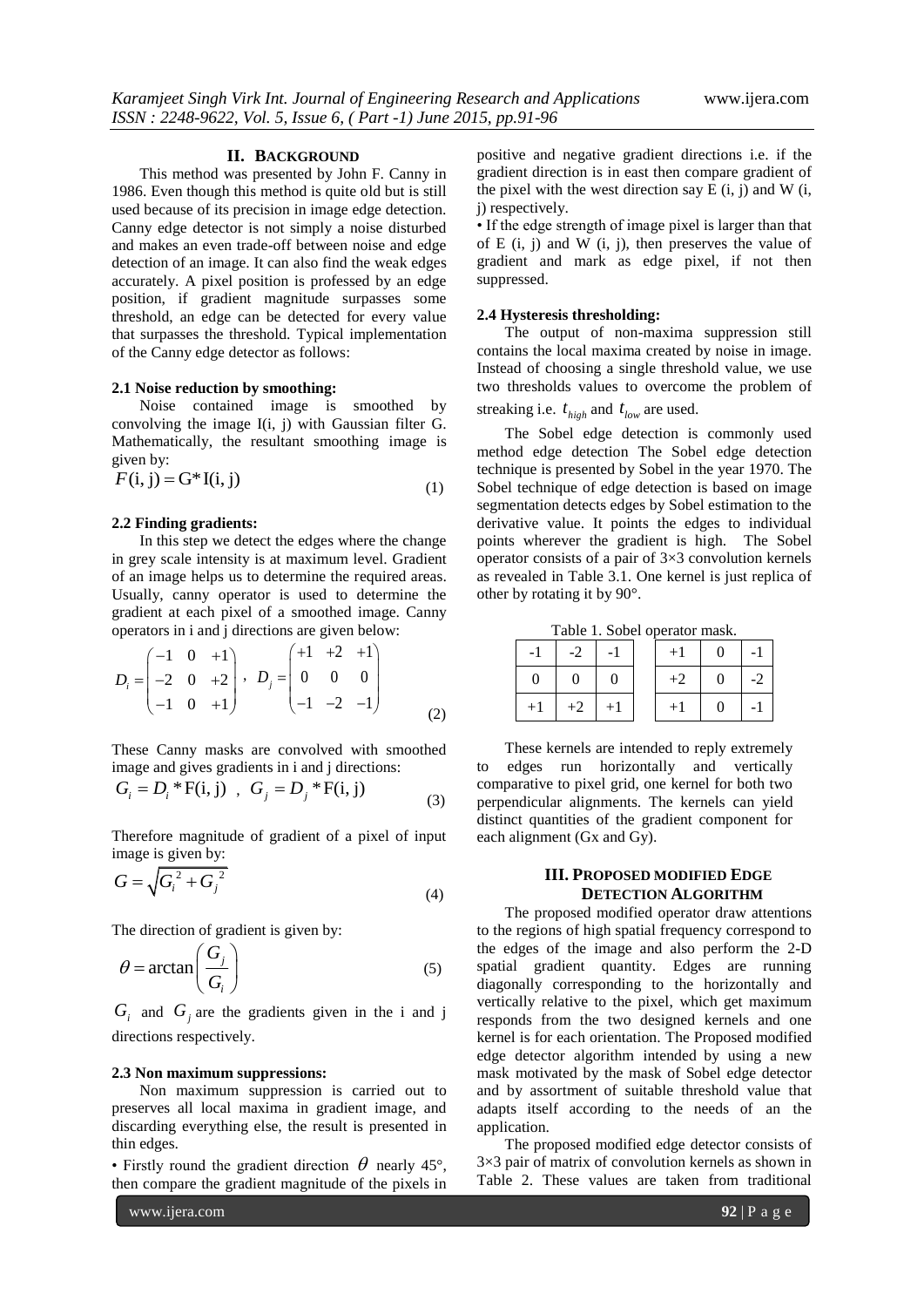operator; however, these are rotated diagonally over the axis to make the new mask. Similar to Canny filter and Sobel filter, the new masks generated also has zero value in central rows and columns of the mask. Now, the above kernels are used to generate the separate gradient components (Gx and Gy) in each orientation by applying the kernels to the image, which is as follows:

$$
Gx=(f(i,j-2)+f(i,j-1)+f(i,j))-(f(i-2,j-2)+f(i-2,j-1) +f(i-2,j))
$$
\n(6)

$$
Gy=(f(i-2,j)+f(i-1,j)+f(i,j))-(f(i-2,j-2)+f(i-1,j-2)+f(i,j-2))
$$
\n(7)

Now Gx and Gy are combined and gives the result of absolute magnitude of gradient at each point which is presented below in the form of equation:

$$
|G| = Gx2+Gy2 \tag{8}
$$

Table 2. Masks used by the Proposed modified operator.

|    | $\overline{\phantom{a}}$ |   |         |    |    |
|----|--------------------------|---|---------|----|----|
|    |                          | 0 | $^{+2}$ |    | -2 |
|    |                          |   |         |    |    |
| Gx |                          |   |         | Gy |    |

Table 3. Selection of pixels by the Proposed modified operator.

| $i-2,j$        |  |       | $i-2,j$        | $i-1,i$   |         |
|----------------|--|-------|----------------|-----------|---------|
| $i - 2, j - 1$ |  |       |                |           |         |
| $i - 2, j - 2$ |  | i,j-2 | $i - 2, j - 2$ | $i-1,j-2$ | $i,j-2$ |
| Gх             |  |       |                | G1        |         |

Sobel and Canny edge detectors are used to apply on established industrial application. Whereas proposed modified algorithm is efficient to adapt itself according to the needs of the industrial applications. In this manner, an outcome of proposed modified algorithm seems to be more accurate and precised in case of industrial requirements when compared with Sobel and Canny algorithms.

## **IV. RESULTS AND DISCUSSION**

 This section presents the results of the Proposed modified filter in comparison to the Sobel and Canny edge detection methods. These edge detection techniques were implemented using Matlab 2012, and tested for many practical images.

## **4.1 Original Image 1**



(a) Original image 1









figure 1. (a) original image 1, (b) sobel operator, (c) canny operator and (d) proposed modified operator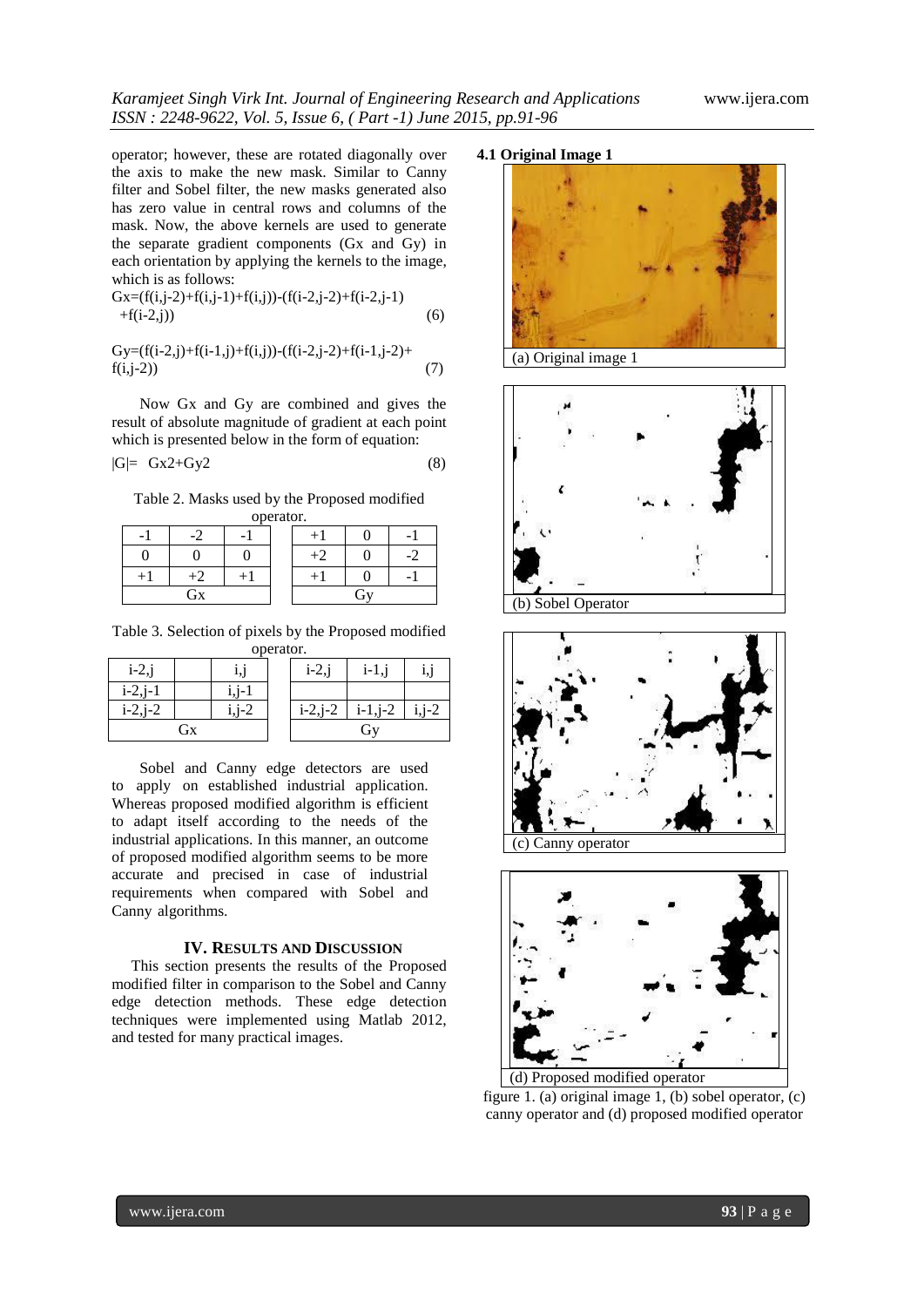



(a) Original image 2





(c) Canny operator



figure 2. (a) original image 2, (b) sobel operator, (c) canny operator and (d) proposed modified operator







(c) Canny operator



figure 3. (a) original image 3, (b) sobel operator, (c) canny operator and (d) Proposed modified operator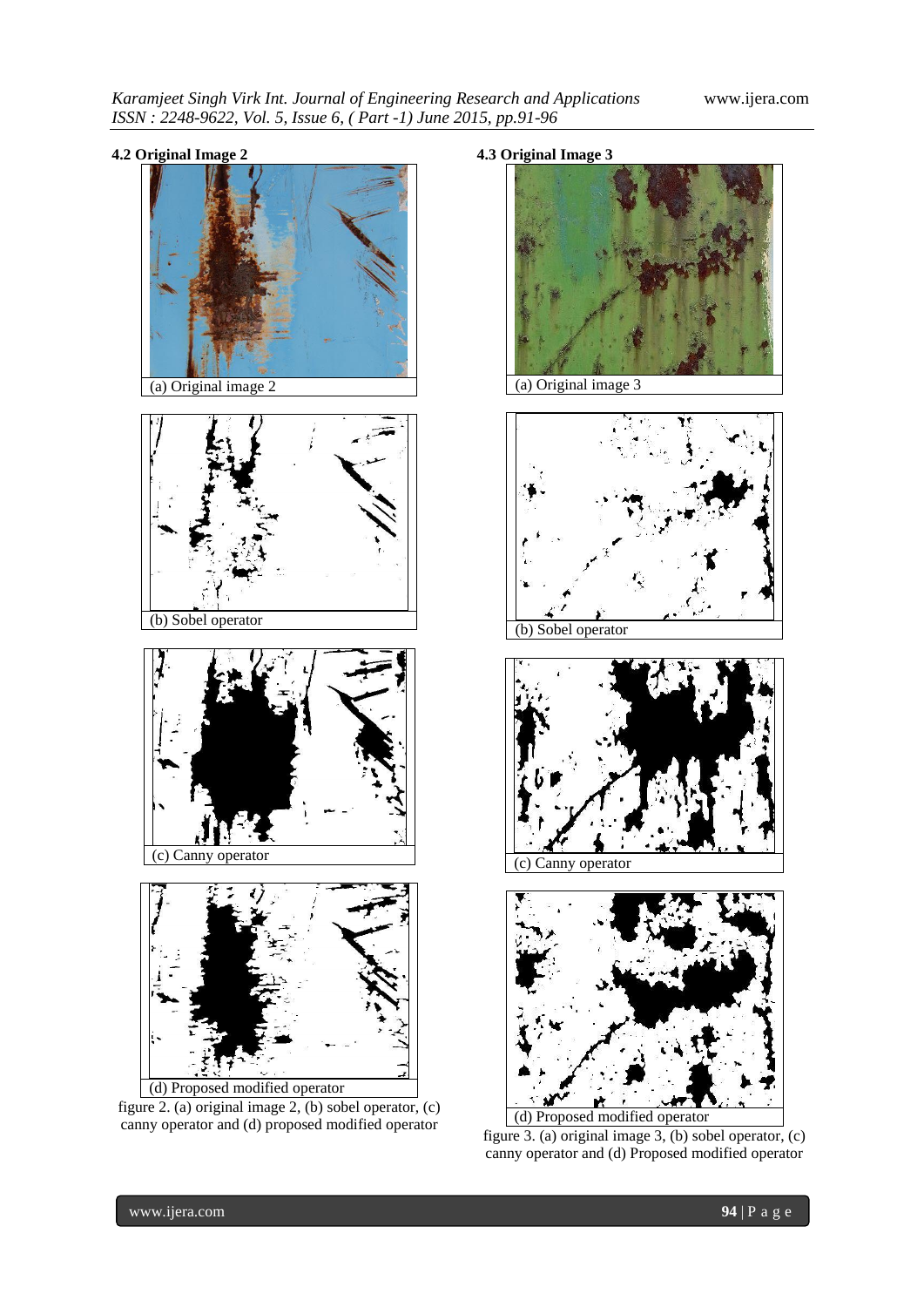### **4.4 Comparative study**

Table 4. Comparative study of Original Image 1

| Image                                      | Total<br>pixel<br>(T) | Accepte<br>d pixel<br>(A) | Rejected<br>pixel(R) | Accurac<br>y(%) |
|--------------------------------------------|-----------------------|---------------------------|----------------------|-----------------|
| Original<br>image 1<br>(Grey)              | 50325                 | 3662                      | 46663                | 100             |
| Sobel<br>inverted<br>segmented<br>image    | 50325                 | 2082                      | 48243                | 56.8            |
| Canny<br>inverted<br>segmented<br>image    | 50325                 | 4395                      | 45930                | 80              |
| Proposed<br>inverted<br>segmented<br>image | 51245                 | 3343                      | 47902                | 91.2            |

| Table 5. Comparative study of Original Image 2 |  |  |
|------------------------------------------------|--|--|
|                                                |  |  |

| $10000$ s. Comparative states of Original Hings $\epsilon$ |        |           |         |       |  |
|------------------------------------------------------------|--------|-----------|---------|-------|--|
| Image                                                      | Total  | Accepted  | Rejecte | Accur |  |
|                                                            | pixel  | pixel (A) | d pixel | acy   |  |
|                                                            | (T)    |           | (R)     | (% )  |  |
| Original                                                   | 220675 | 35337     | 185338  | 100   |  |
| image 2                                                    |        |           |         |       |  |
| (Grey)                                                     |        |           |         |       |  |
| Sobel                                                      | 220675 | 8996      | 211679  | 25.4  |  |
| inverted                                                   |        |           |         |       |  |
| segmented                                                  |        |           |         |       |  |
| image                                                      |        |           |         |       |  |
| Canny                                                      | 220675 | 60092     | 160583  | 30    |  |
| inverted                                                   |        |           |         |       |  |
| segmented                                                  |        |           |         |       |  |
| image                                                      |        |           |         |       |  |
| Proposed                                                   | 222559 | 37505     | 185054  | 93.9  |  |
| inverted                                                   |        |           |         |       |  |
| segmented                                                  |        |           |         |       |  |
| image                                                      |        |           |         |       |  |

| Table 6. Comparative study of Original image 3 |  |  |
|------------------------------------------------|--|--|
|                                                |  |  |

| Image    | Total<br>pixel (T) | Accepted<br>pixel(A) | pixel(R) | Rejected Accuracy<br>(% ) |
|----------|--------------------|----------------------|----------|---------------------------|
| Original | 140125             | 25864                | 114261   | 100                       |
| image 3  |                    |                      |          |                           |
| (Grey)   |                    |                      |          |                           |
| Sobel    | 140125             | 4978                 | 135147   | 19.2                      |
| inverted |                    |                      |          |                           |
| segmente |                    |                      |          |                           |
| d image  |                    |                      |          |                           |
| Canny    | 140125             | 37815                | 102310   | 53.8                      |
| inverted |                    |                      |          |                           |
| segmente |                    |                      |          |                           |
| d image  |                    |                      |          |                           |
| Proposed | 141669             | 27008                | 114661   | 95.6                      |
| inverted |                    |                      |          |                           |
| segmente |                    |                      |          |                           |
| d image  |                    |                      |          |                           |

#### **V. CONCLUSION AND FUTURE SCOPE**

From the above study, we concluded the proposed modified edge detector is very effective for edge detection purposes. It is observed that for the four images used, there are less false edges in the proposed modified edge detector. From the results, it is concluded that results obtained from the modify detector shows that it detect less false edges and also improve intensity level of edges as compared to Sobel and Canny edge detector. Edge detection is the foremost field of inspection in modern industry in now a day. Canny detector is universally accepted technique but it is not suited all the way as it fails to give accurate performance in certain areas. It detects large number of weak edges also. Application of the corroded surfaces detection is one in which canny and sobel detector are not ideally performed. Thus, to overcome such type of problems a new edge detector is developed and outcome of this detector reflects its performance.

The work can be improved in the future by using the same mask with image sharpening filters. For example, we can use median filtering to improve the method. Noisy contents are removed from the image by using the above filter. In some cases the noisy contents are taken as false edges. So the median filter can be used as a preprocessing step prior to image sharpening and can help to take out unwanted components present within an image. The improved filter can also further implemented on different type of applications. In the case of critical and complex application, evolutionary algorithms may evolve with this design. This can further improve the filter in the terms of performance.

#### **REFERENCES**

- [1] Wang B. and Fan S. (2009) "*An improved CANNY edge detection algorithm*", 2009 *Second International Workshop on Computer Science and Engineering.*
- [2] Zhao H., Qin G. and Wang X. (2010), "*Improvement of Canny Algorithm Based on Pavement Edge Detection*", 2010 *3 rd International Congress on Image and Signal Processing (CISP2010).*
- [3] Gao W. and Yang L. (2010), "*An Improved Sobel Edge Detection", 978-1-4244-5540- 9/10/\$26.00 ©2010 IEEE.*
- [4] Hocenski Z. (2006), "*Improved Canny Edge Detector in Ceramic Tiles Defect Detection*", *1-4244-0136-4/06/2006 IEEE.*
- [5] Pithadiya K.J. (2011), "*Selecting the Most Favourable Edge Detection Technique for Liquid Level Inspection in Bottles", International Journal of Computer Information Systems and Industrial Management Applications (IJCISIM) ISSN: 2150-7988 Vol.3 (2011), pp.034-044*

www.ijera.com **95** | P a g e